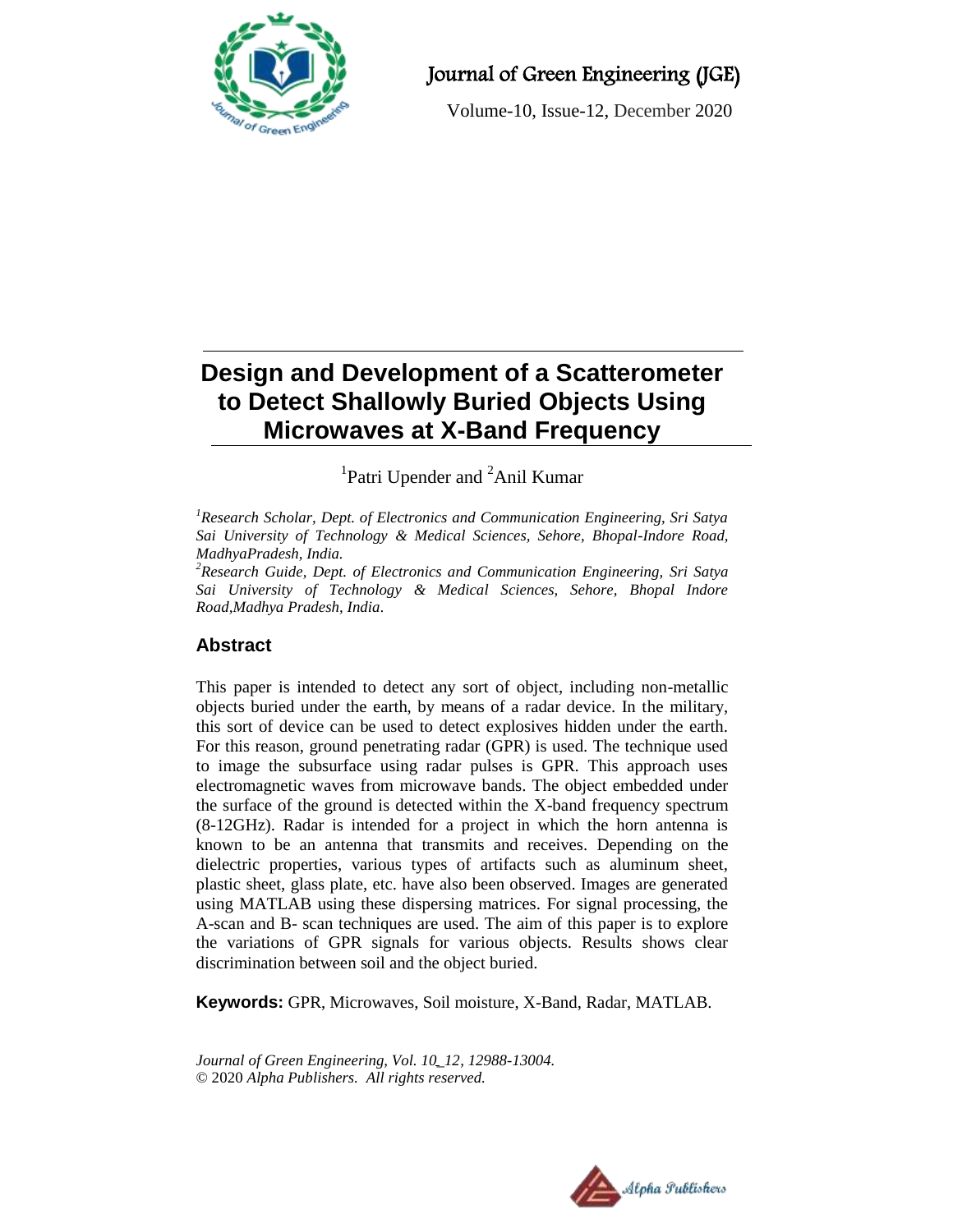#### **1 Introduction**

Microwaves are defined as wavelengths between one metre to one millimetre and frequencies between 0.3GHz and 300GHz. At 8-12GHz(Xband) [1], experimental measurements are taken. When doing this experiment, the first question arises as to what should be the x and y distances at which the antenna should be held at various angles of incident[2]. Azimuth and elevation angles are necessary in order to calculate x and y distances. Azimuth and elevation angles are found by performing the antenna's experimental radiation pattern. In the anechoic chamber[3], the antenna pattern of the horn antenna used was calculated by taking E plane and H plane observations. When used in scatterometers at a certain height and at a certain distance from the ground, the antenna swath is defined as the total area covered by the face of the antenna. The buried object detection schematic is illustrated in Figure 1.

#### **2 Basic Block Diagram**



**Figure 1** Schematic of the Setup for Detection of Buried Object

The frequency of the signals we use is high X-band frequencies (8- 12GHz). The microwave klystron power supply is used to produce the signals in this band[4]. The power from the power supply of the klystron is fed to the antennas we are using in the process. A horn antenna is usually preferred. Such signals are transmitted to the ground and are then reflected by the earth. The receptor captures the reflected signal. It records the received power. There is now an entity hidden under the earth. This signal is transmitted again, penetrates into the ground and is mirrored by the object that absorbs the reflected signals by the receiving antenna that records this power. The power and these powers obtained above are compared and this will let us know the object type under the round. [5, 6].

Microwave radar imaging examinations and remote detection of metallic and dielectric artefacts covering underneath the sand surface are performed

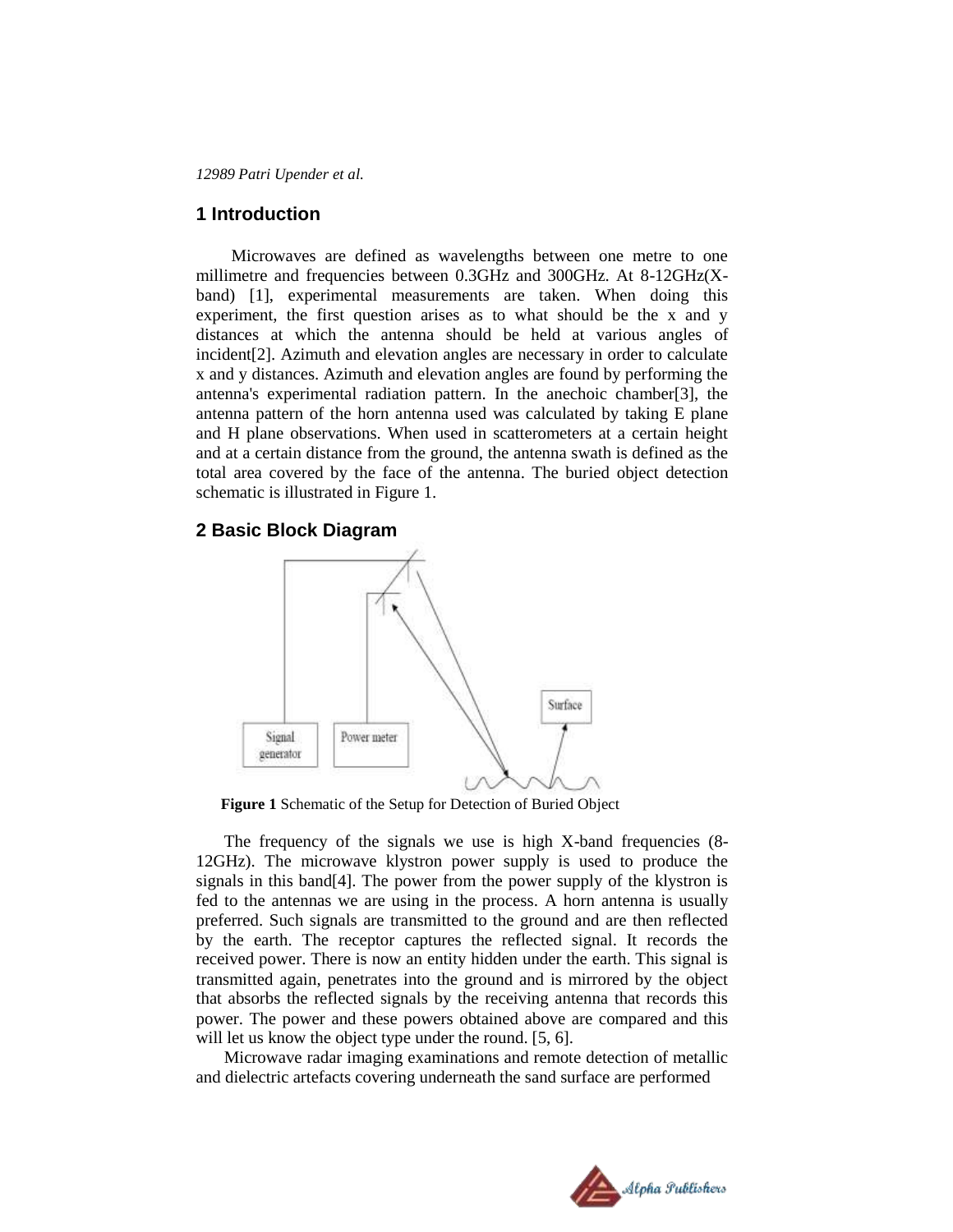using both time and recurrence area estimation data[7, 8]. In[9, 10], GPR concept for landmine spotting and locating individuals in the role of seismic tremor salvage is carried out. Applications of the microwave SFCW method using the SAR technique are proposed for near field image applications [10, 11]. GPR is set up to find cylindrical targets generated with PEC[111, 12] for different soil conditions. The problem of dielectric structure rehabilitation in stratified media [13]. For internal concrete structural inspection, the method of estimation of the propagation time and propagation path model was considered on the basis of the microwave radar method [14]. Data with the corresponding labels were used for training the KNN and the algorithm was subsequently tested and the results obtained showed good accuracy in the classification of objects[15]. WIPL-D models were used to simulate the integrated and diversified/distributed sensors and to check that a substantial improvement was achieved by burying the radiating ring beneath the surface with a received SNR for GPEN [16].

## **3 Description of Proposed Method**

#### *3.1 Microwave Source*

A klystron is a vacuum tube that is linear. For super heterodyne radar receivers, these tubes can produce low-power reference signals and generate high-energy transmission waves and drive modern particle accelerometers as amplification devices for microwave and radio frequencies, as shown in **Figure 2**.



**Figure 2** Internal Block of Two Cavity Klystron Amplifier.

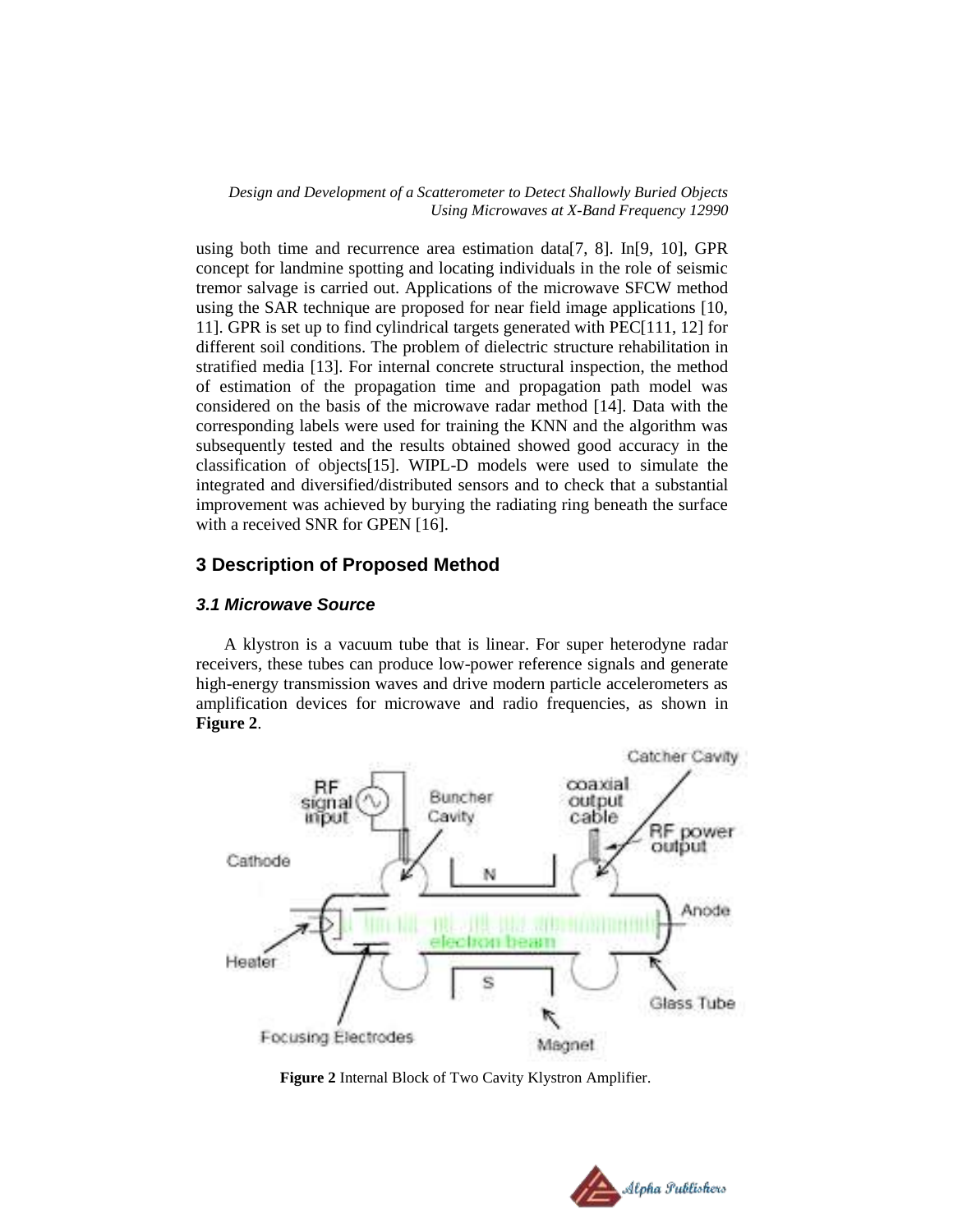#### *3.2 Horn Antenna*

Uses for microwave technology include: signal-directed communications, utility and signal power propagation, remote sensor management, pulse-type RADARs, high-rate navigation and, of course,typical consumer goods such as household cooking appliances. In the case of antenna configurations, the approach is to focus a series of microwave signals on a close-in surface, then "slingshot" the total radiated volume back in order to produce an increase in overall gain [17].

The best suited for this application is Horn antenna and is depicted in Figure 3. The radiation characteristics depend on the flare angle, aperture dimension, type of flare, length of the flare. The lowest frequency of operation of a horn is fixed by the cutoff frequency of the waveguide and the neck dimension. The highest frequency gets limited on deterioration in radiation characteristic [18, 19, 20]. The general horn depicted in **Figure 3** has moderate directivity and high gain. The Horn Antenna is used in this work because of its various benefits such as excellent radiating power, low cross polar and side lobes. This ensures that maximum power is coupled to the ground [21, 22].



 **Figure 3** Top View of X Band Horn Antenna used

## **4 Data Processing Algorithms and Methology**

- 1. A Search for the depth of discontinuity to be found
- 2. B-scan To locate the discontinuity along a certain length.

#### *4.1 A-scan Flowchart*

For the A scan algorithm the steps that are to be followed are depicted in figure 4.

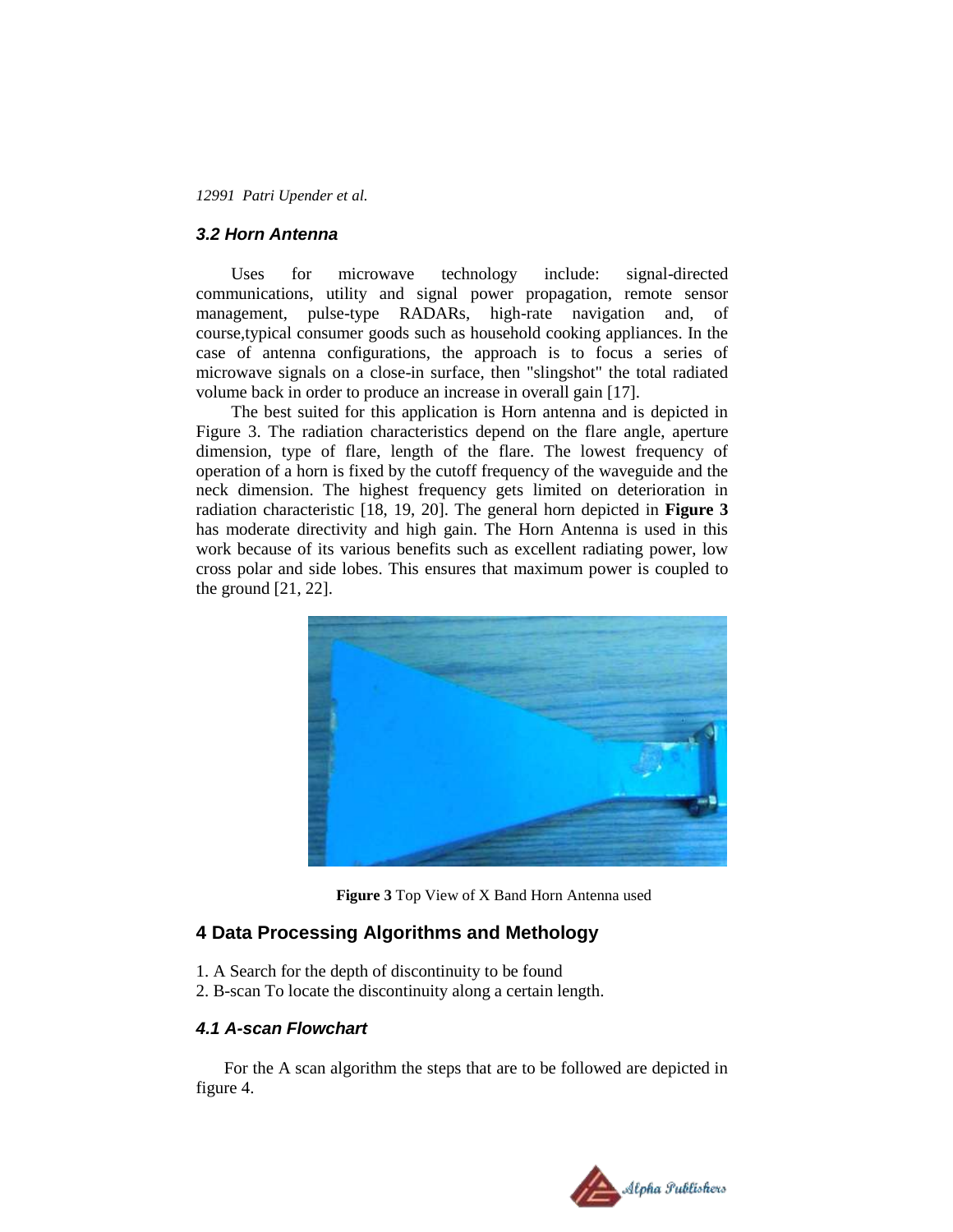*Design and Development of a Scatterometer to Detect Shallowly Buried Objects Using Microwaves at X-Band Frequency 12992*



**Figure 4** Flowchart of A scan

#### *4.2 A scan Steps*

Step 1: Target1 is the frequency domain which includes information about the sand pit's frequency response without any entity buried in it The data for the context sand is called target1.

Step 2; The info in the sand pit for the covered object called target2 and it is the sand pit's original signal information for the unique object buried in it at the place where the detection is being carried out.

Step 3: In the form of S11, the reflection values represent details about the real and imaginary components of the frequency response. The sand pit background information is extracted by subtracting the actual and imaginary parts of the S11 from the background from the S11 values of the buried target.

Step 4: The data for the frequency domain is 201 points. For the conversion of this frequency domain data to the time domain, a time matrix with 201 points must be described.

#### *4.3 B-Scan algorithm*

The flow of steps that are to be followed for B scan method are depicted below,

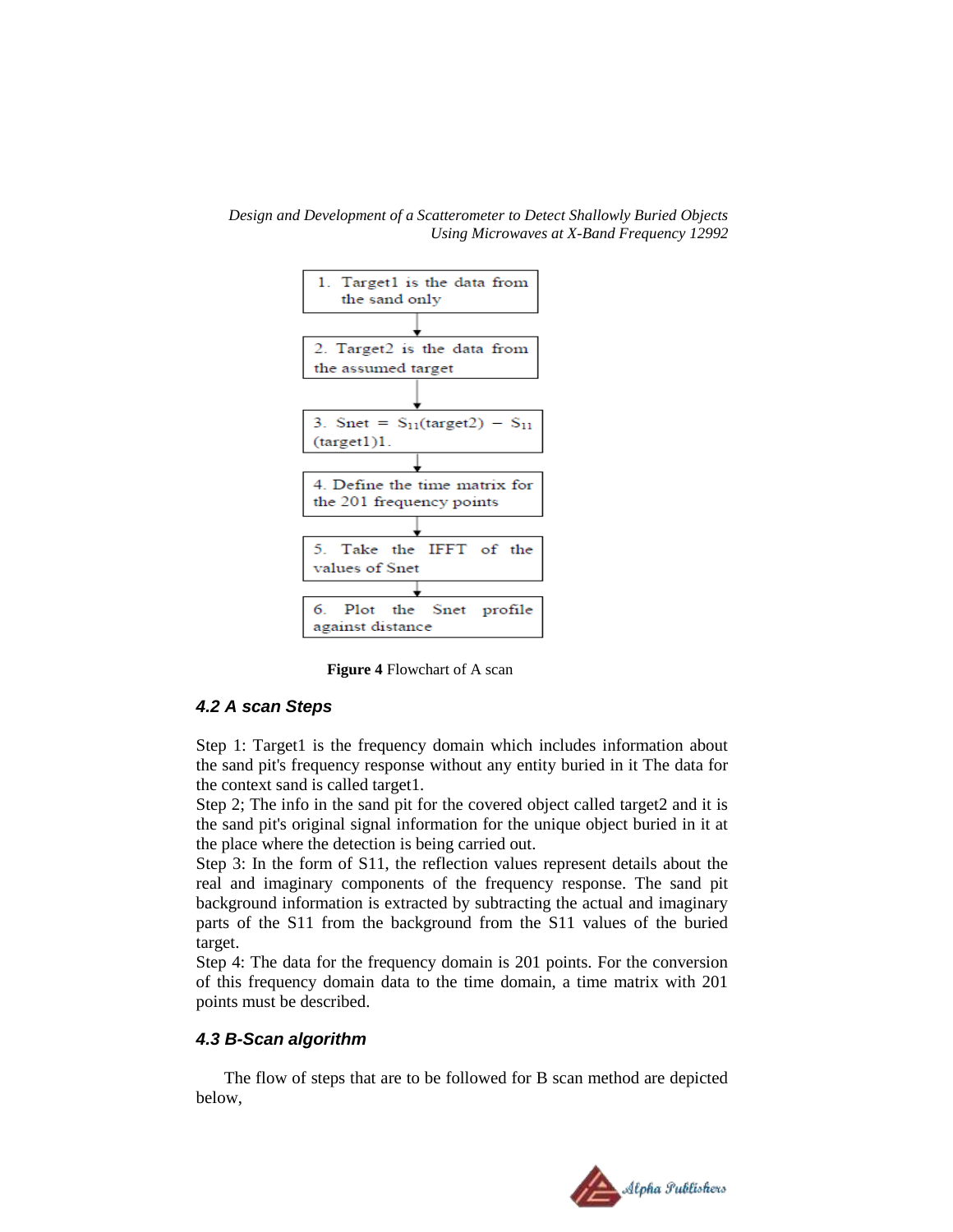

**Figure 4** Flowchart of B scan

## *4.4 B-scan Steps*

**Step 1:** After every reading, the antenna location is altered and the antenna is moved to next pixel location on the observations. Each level is separated 5 cm from the preceding one there are 21 positions in total.

**Step 2:** Spatial frequency info both for the existence and absence of the target is measured at each of these locations. At all 21 points, these data give the A-Scans

Step 3: For the implementation of a B Scan that senses the particle and provides its one spatial size, all the A-Scans are smacked along the element for evaluation.

Figure 5 depicts the experimental setup used for the proposed model for different scan methods.

Figure 6 depicts three targets buried in the sand pit.



. **Figure 5** Setup for Buried Object Detection

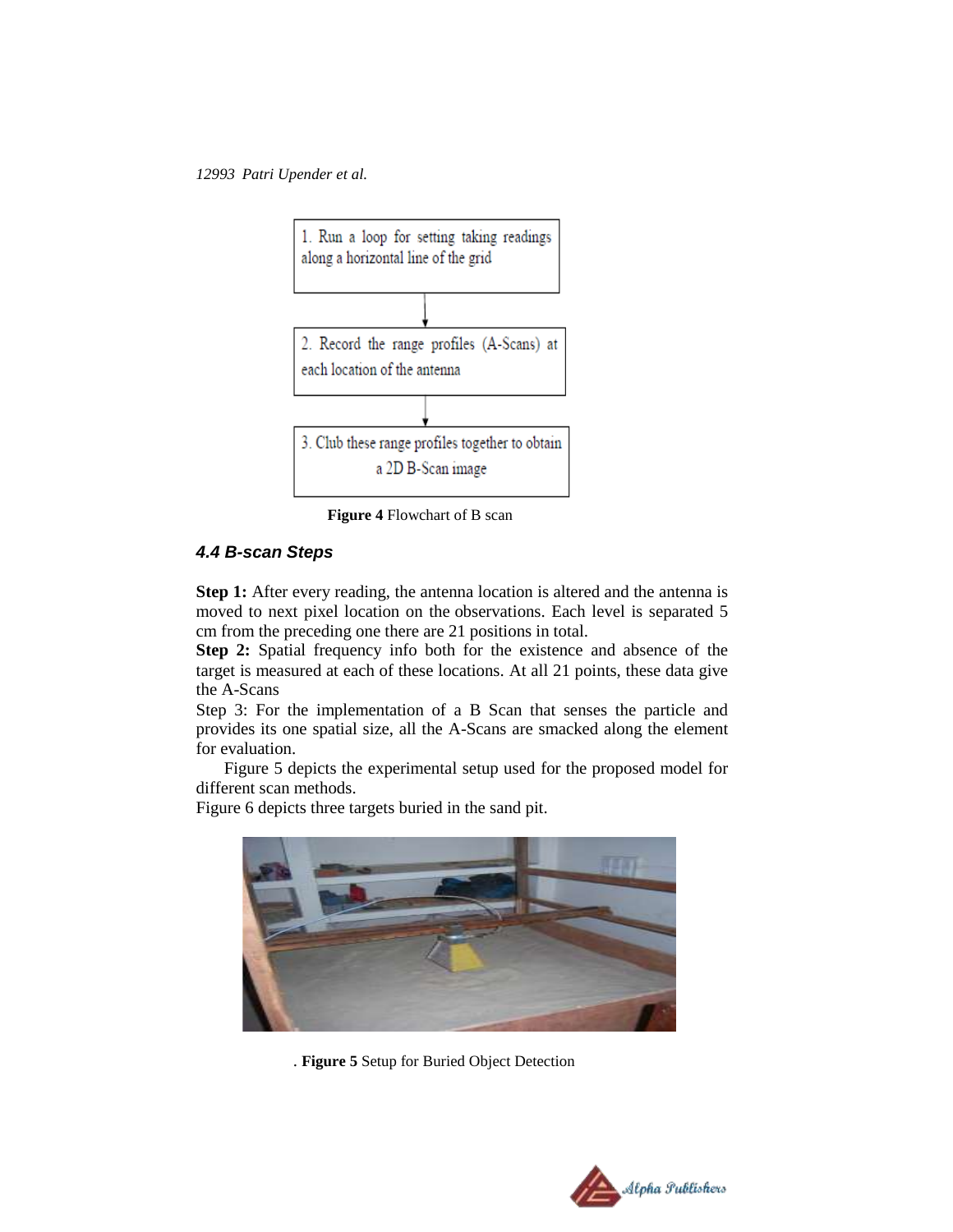

**Figure 6** Image of the Cavity, Metal Sheet and Water Bottle Buried In Sand

**Table 1** Depicts the Dimensions of the Targets Size and Dielectric Constant of the Targets Buried

| Target type  | Target size      | Dielectric Constant |
|--------------|------------------|---------------------|
| Air cavity   | 30 cm by 18cm by |                     |
|              | 18 cm            |                     |
| Metal cavity | 25cm by 25cm     | $\infty$            |
| Water bottle | 30cm, diameter   | 80                  |
|              | 10cm             |                     |

## **5 Implementation, Results and Discussion**

## *5.1 A-scan*

Data obtained is in the frequency domain that is translated using IFFT to the time domain. As signal intensity verses time delay, the time domain signal is plotted. Highs collected in the plot are checked for where reflections occur and the position of discontinuity is obtained. The reflections of the antenna and soil by context subtraction methods, they are further reported and ignored.



**Figure 7** A Scan of Metal Buried 5 cm Below Surface

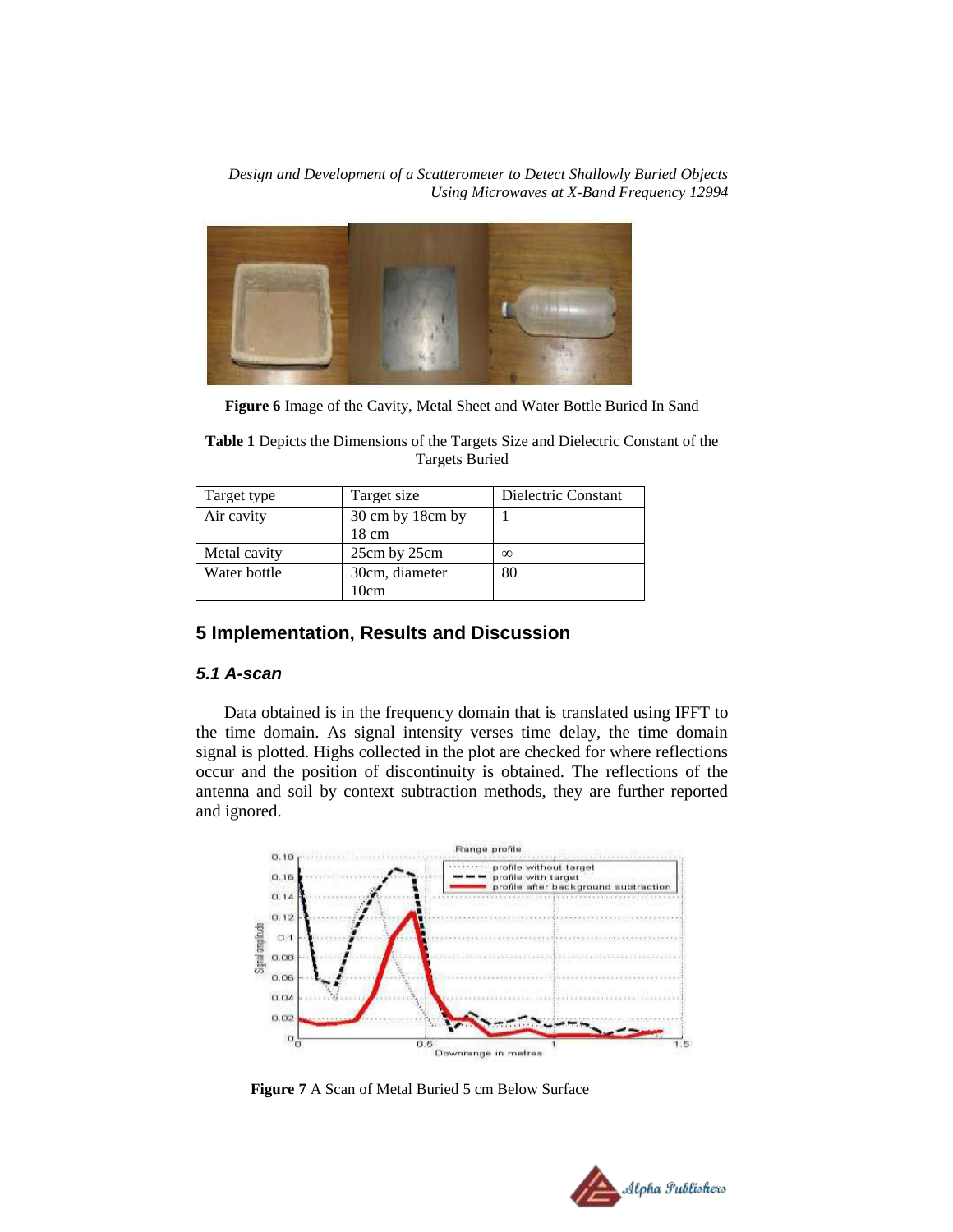Figure 7 depicts A – Scan of a metal sheet buried 5 cm. Figure 7 depicts 3 plots. The  $1<sup>st</sup>$  plot (dotted) is spatial domain when is no target. The  $2<sup>nd</sup>$ plot(dashed) is range profile when object is buried. The third plot range profile shows the plot when the background data with no target is subtracted from the data with target. This results in a very prominent peak only at the location of the target.



**Figure 8** A – Scan of Metal Buried 10 cm Below Surface

Figure 8 depicts A – Scan of metal buried 10 cm below surface. While Figure 8 is the A – Scan of metal buried 15 cm below surface. The A-Scan includes data upon on position of the object and is known as the level of identification.



Figure 9 A – Scan of metal buried 15 cm below surface

Figure 7-9 depicts the A-scan method. The solid line indicates subtracted peaks of buried metal used at 15cm has slightly lesser amplitude as compared to the case when sheet was buried 10cm and 5cm below the sand surface.

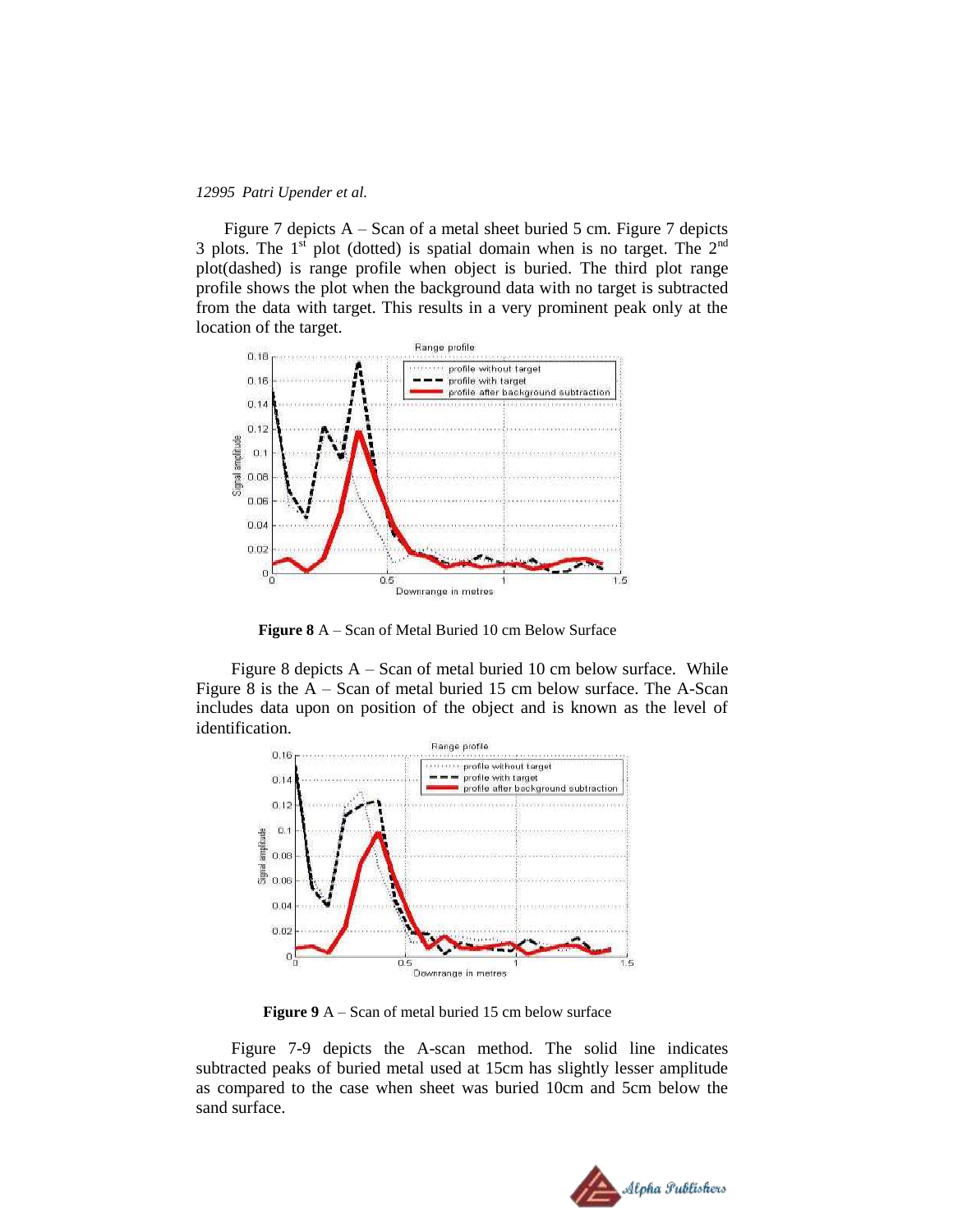## *5.2 A Scan Results – Cavity*



Figure 10, 11, 12 depicts cavity buried at 5cm, 10cm, 15cm.





**Figure 10** A – Scan of Cavitul Buried 10 cm Below Surface

An interesting aspect in Figure 9, 10 is to note that there are two strong peaks in both the profiles with target and profile after background subtraction. The first peak is the point where the sand-air interface starts. The cavity is 20 cm in depth. Hence there is a second peak where the waves cross the air-sand interface.

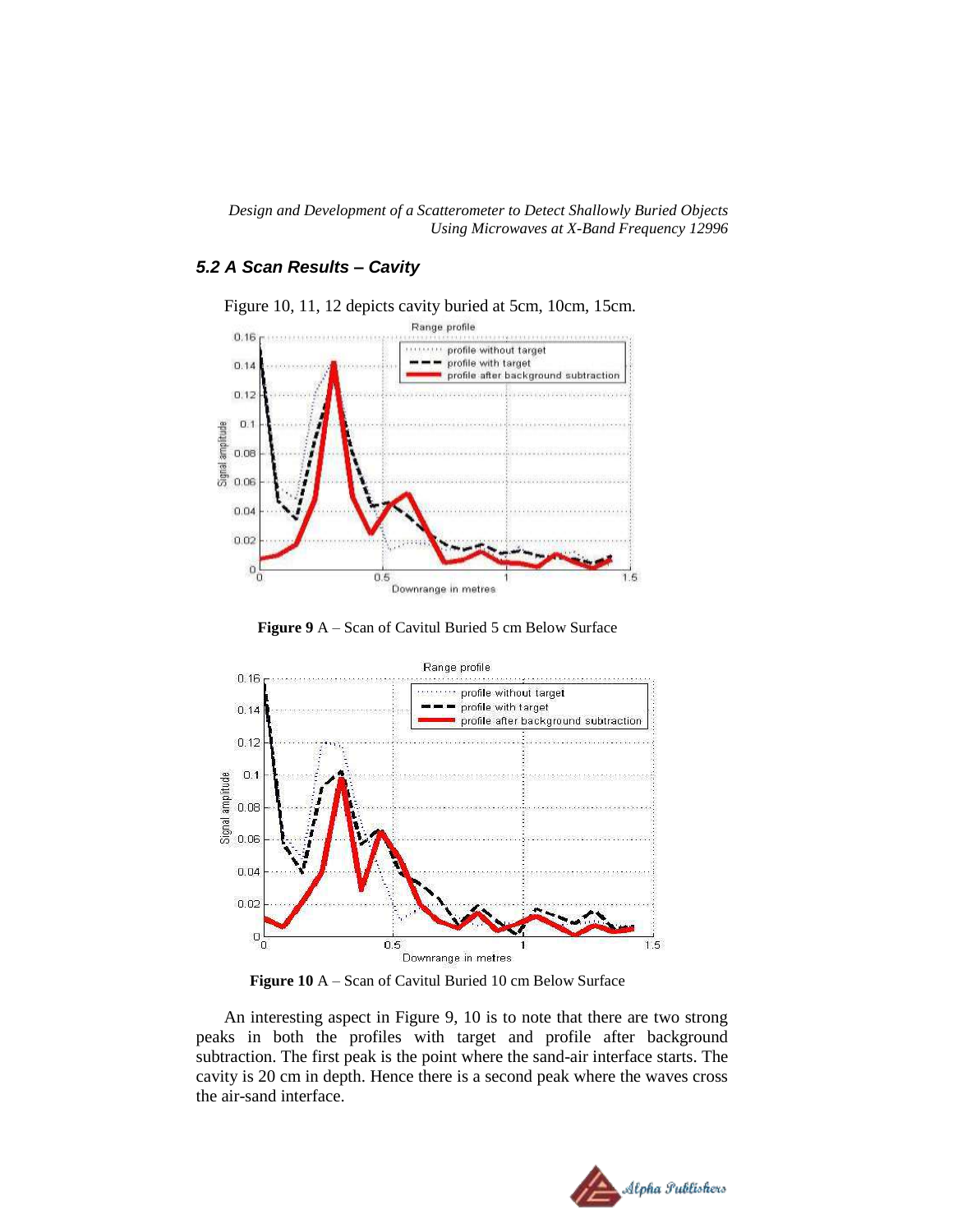



**Figure 11** A – Scan of Cavitul Buried 15 cm Below Surface

It is noted that figure 9, 10 and 11 that as the depth of investigation is increased the reflection amplitudes become weaker and weaker. Also the difference in the two peaks becomes lesser in 10 and 15 cm as compared to that at the depth of 5 cm.

#### *5.3 A Scan Results – Water Bottle*

Figures 12 -14 show the result obtained after  $A -$ Scan detection is used to locate the presence of a water bottle buried 5 cm , 10 cm and 15 cm below the sand surface. It should be noted that the detection of water bottle should theoretically be easier than that of the cavity because it has a much higher dielectric constant than that of the air cavity. But the experiments and the A Scans of the buried cavity and water bottle show that this is not the obtained result.



**Figure 12** A – Scan of Water Buried 5 cm Below Sand Surface

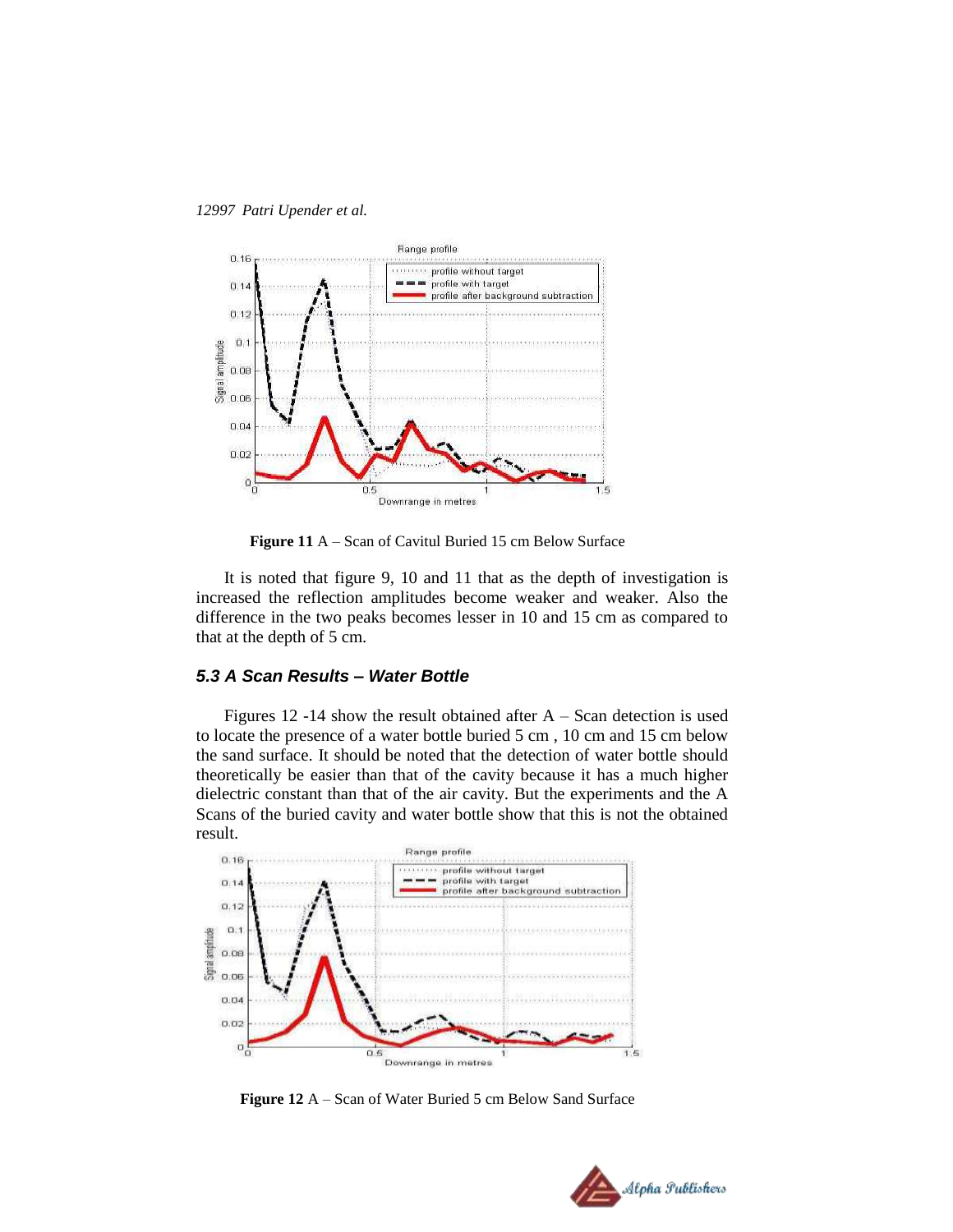*Design and Development of a Scatterometer to Detect Shallowly Buried Objects Using Microwaves at X-Band Frequency 12998*



**Figure 13** A – Scan of Water Buried 10 cm Below Sand Surface



**Figure 14** A – Scan of Water Buried 15 cm Below Sand Surface

Reflection amplitudes are found to be lower than in the case of an air cavity. The gap between the peak is also at the depth of 15 cm owing to the combination of the water bottle and that is not relevant level of noise components and hence A-Scan identification fails here, requiring B and C scans for proper imaging.

#### *5.4 B Scan Imaging*

## *5.4.1 Raw B Scan Result*

A-Scans are merged through an axis of the sand pit for B Scan imaging, leading in a 2D image being created. This leads in an even more realistic

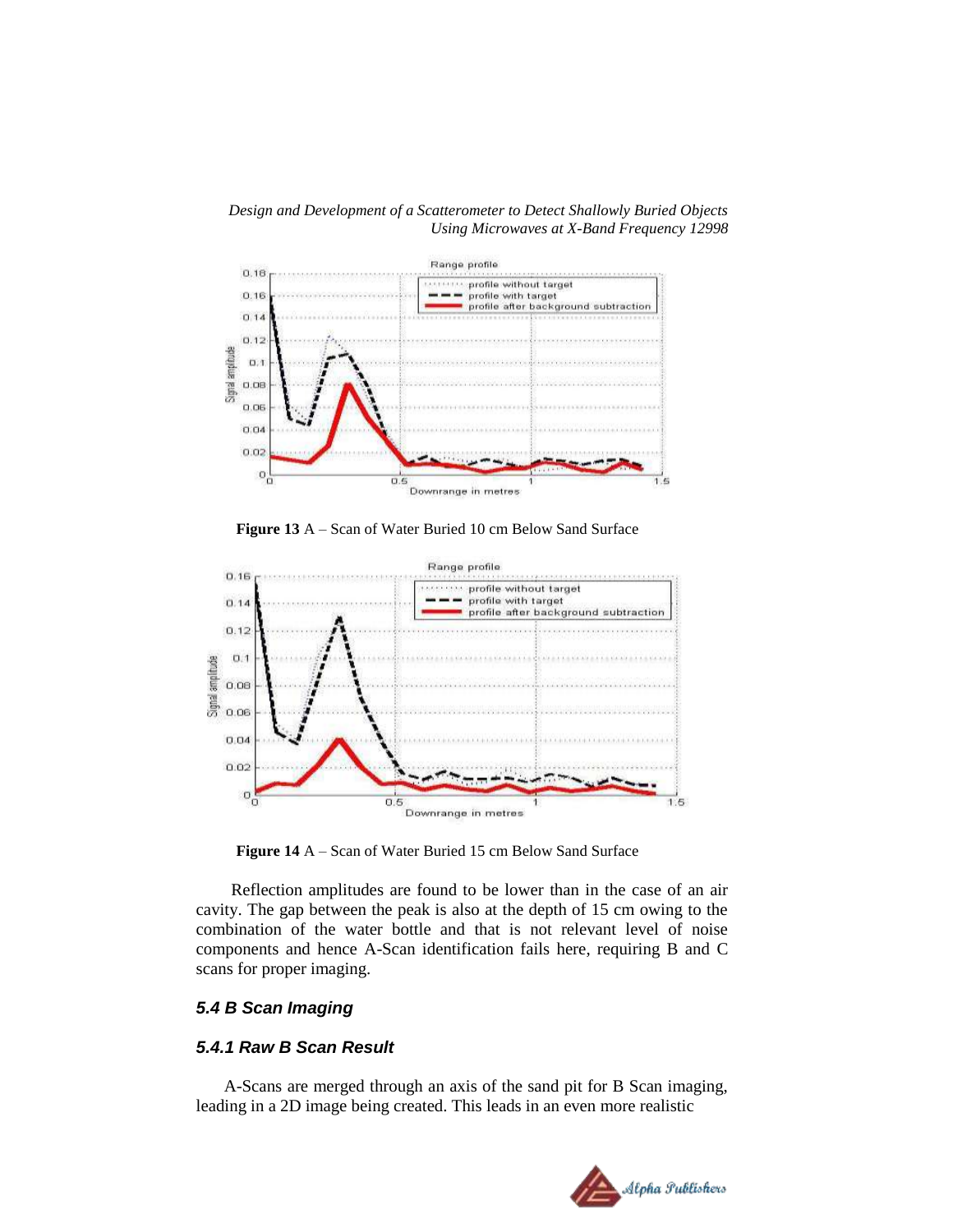overview of the studied subsurface. With Imaging, the image is created using the horizontal direction, and the vertical distance. The B scan image of the cavity buried is depicted in figure 15.



**Figure 15** B Scan Image of Cavity Buried 20 cm below the Antenna

Clutter removal using singular value decomposition (SVD) in B scan is employed on the above image and the resultant is depicted in figure 16.



**Figure 16** B Scan Image of Cavity Buried 20 cm below the Antenna

After SVD clutter removal, it is found from B Scan image that now the effects of the antenna, sand as well as other factors have decreased a lot and also the image shows clearly the place and one-dimensional scale of the buried cavity.

## *5.5 Application of Column Filtering and Interpolation on B Scan*

After SVD clutter reduction, the B Scan image obtained is found to have steep transitions from one pixel to the other. It can be noted that at one time the antenna would illuminate more than one pixel of the image and hence there would be a filtering feature requirement that could account for these effects

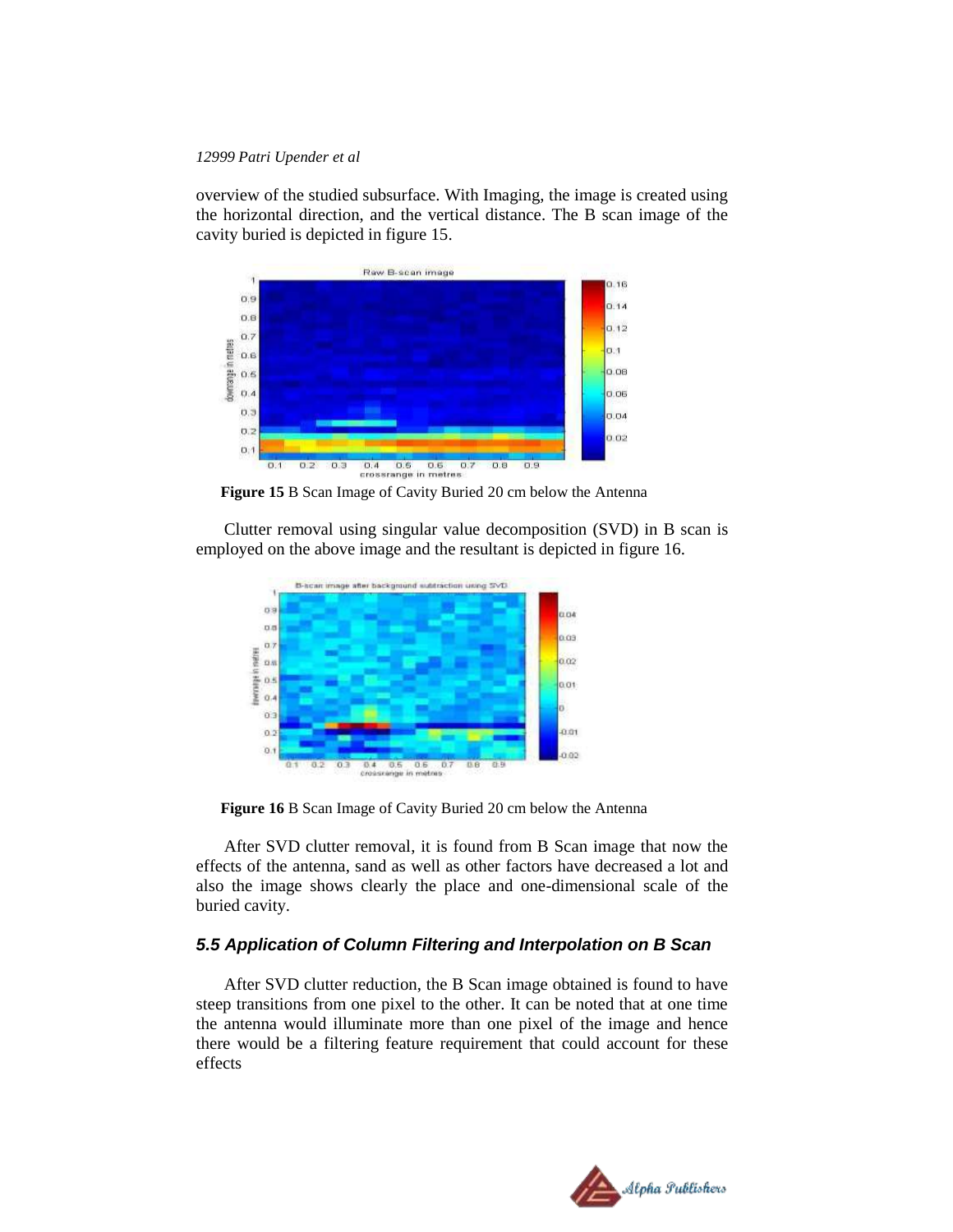and make the transitions smooth. Therefore the Column Filtering principle and interpolation is employed to improve imaging.



**Figure 17** B Scan Image of Cavity at Depth of 20 cm below Antenna after Column Filtering

After SVD, mean and standard deviation based thresholding and Back – Projection Data on Raw B Scan Image is performed and the results are depicted in figure 18 and figure 19.



**Figure 18** B Scan Image of Cavity at Depth of 20 cm below Antenna After Interpolation

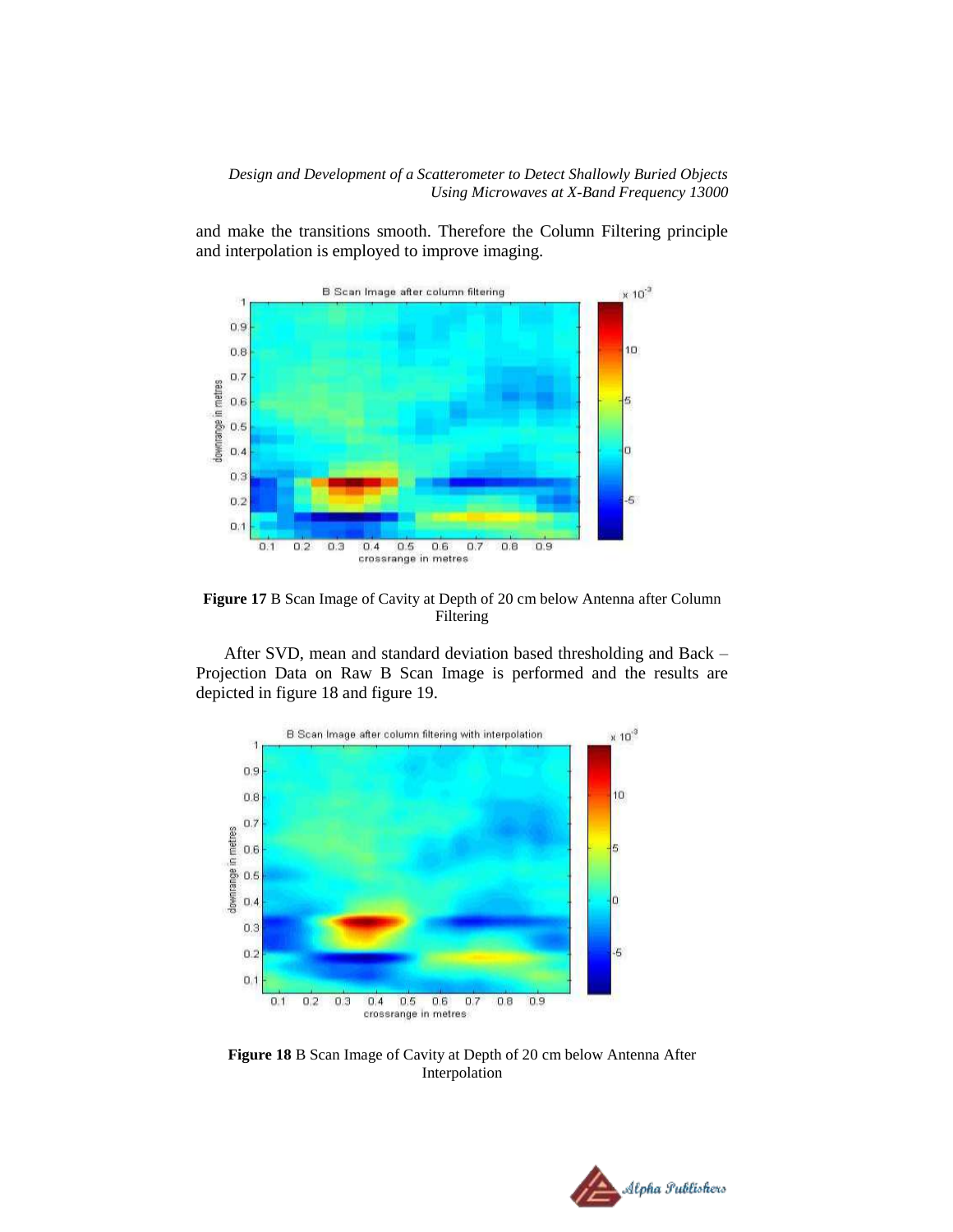

**Figure 19** B Scan Image of Cavity Buried 20 cm below Antenna after Back-Projection

After all the processing tools, clutter reduction, column filtering, interpolation and thresholding have been plotted, the final image shows the B Scan of the cavity buried in the subsurface and all the background noise pixels removed.

## **6 Conclusion and Future Scope**

The imaging and detection of the different targets buried at depths from 5 cm to 15 cm was successfully performed and the moisture content increased. A metal board, an air cavity and a water bottle were the objects successfully observed, imaged and marked. Via recognition processes such as A Scan, B Scan, clutter elimination using singular value decomposition, column filtering, interpolation and thresholding, the imaging resulted in detection. The detection of metal was found to be the easiest, followed by the cavity and then the water bottle. For those targets whose dielectric coefficient is much higher than that of the sand medium, the imaging and detection was simpler, since in these cases the reflections are much stronger. The results illustrate that the reflections become weaker at rising depths, the strongest being at 5 cm and 15 cm at the weakest. The experimental results showed that the imaging and identification of buried objects is easier with increasing humidity levels for smaller depths compared to the resolution, whereas the opposite effect is seen for objects buried deeper and thus in with increasing humidity levels, detection and imaging are difficult in these situations.

The algorithm of identification used in the work only works when prior knowledge about the masks of the metal, cavity and water and their dielectric behaviour is available. An improvement in the algorithm may be such that

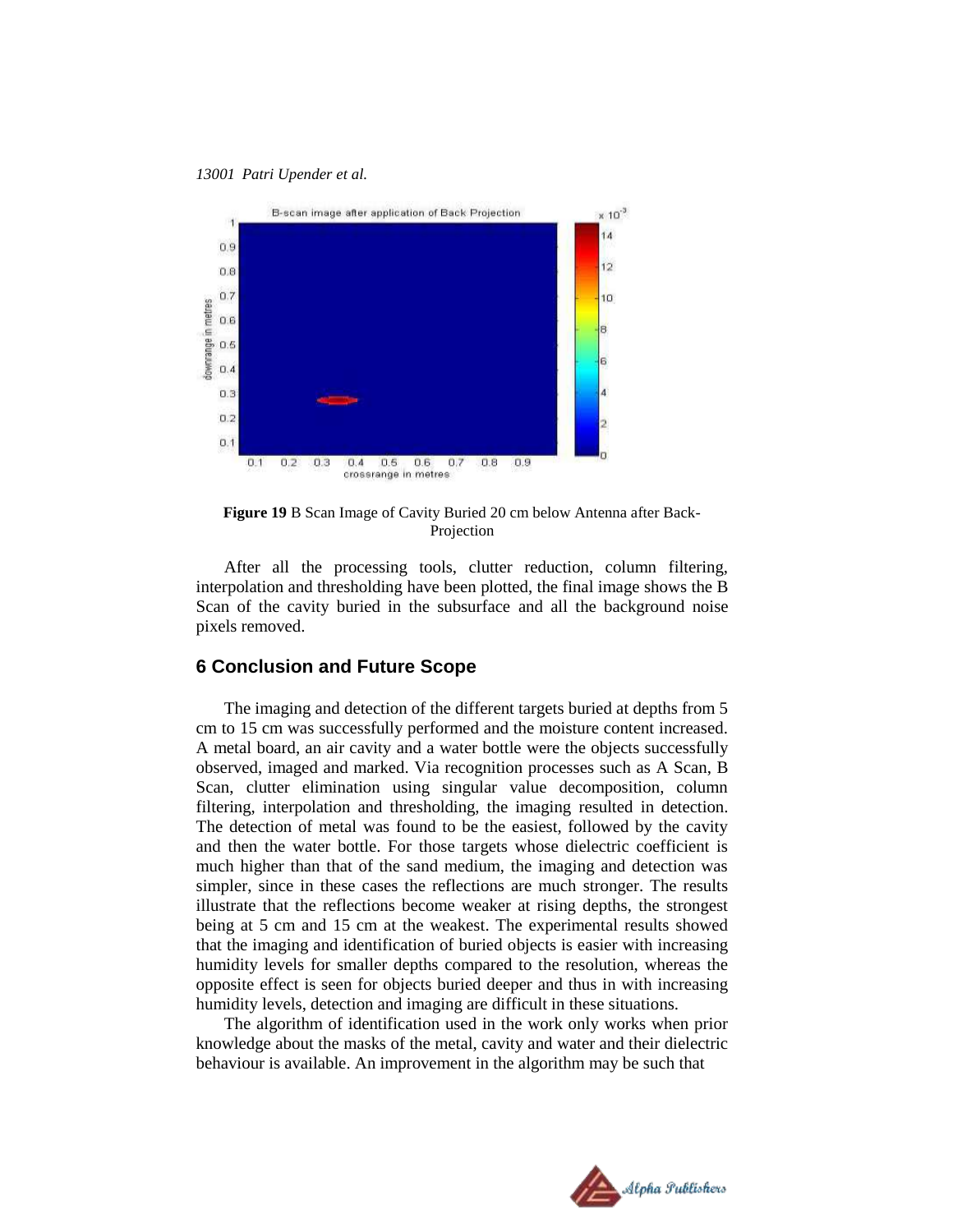these masks are not needed, nor is it possible to know about their dielectric behaviour, and it is still possible to identify them successfully. It is also found that due to the reflections in non-normal directions, the water bottle being curved in nature fails proper detection in A Scan. An enhancement in the work may be a methodology that can accurately distinguish curved surfaces.

## **References**

- [1]S. Dinç., et al., "Detection and Microwave Imaging of Conducting Objects Buried Very Closely to the Air-Soil Boundary", International Conference on Electromagnetics in Advanced Applications (ICEAA), 2019.
- [2]P. Upender, P. A. Harsha Vardhini, "Design of GPR for buried object detection using UWB antenna", International Journal of Engineering and Advanced Technology (IJEAT) IJEAT, Vol. 9, no. 1, pp. 5419-5423, 2019.
- [3]W. Susek., M. Knioła., B. Stec., "Buried objects detection using noise radar", 22nd International Microwave and Radar Conference (MIKON), 2018.
- [4]P. Upender., "Soil moisture estimation with PALSAR data near Roorkee region", National Conference on Recent Advances in Electronics & Computer Engineering (RAECE), 2015.
- [5]P. A. H. Vardhini., N. Koteswaramma., "Patch antenna design with FR-4 Epoxy substrate formultiband wireless communications using CST Microwave studio", International Conference on Electrical Electronics and Optimization Techniques (ICEEOT), 2016.
- [6]P. Upender and P. A. Harsha Vardhini, "Design Analysis of Rectangular and Circular Microstrip Patch Antenna with coaxial feed at S-Band for wireless applications", Fourth International Conference on I-SMAC (IoT in Social, Mobile, Analytics and Cloud) (I-SMAC), 2020.
- [7]G. Govind., A. Verma., M. J. Akhtar., "Experimental Investigations on Microwave Radar Imaging of Buried Objects", IEEE MTT-S International Microwave and RF Conference (IMaRC), 2018.
- [8]S. Dinç., et al., "Detection and Microwave Imaging of Conducting Objects Buried Very Closely to the Air-Soil Boundary", International Conference on Electromagnetics in Advanced Applications (ICEAA), 2019.
- [9]S. Paul., R. Chugh., M. J. Akhtar., "Microwave Synthetic Aperture Radar Imaging Using SFCW System for Buried Object Detection and Security Applications," IEEE MTT-S International Microwave and RF Conference (IMARC), 2019.
- [10]M. Dogan., G. Turhan-Sayan , "Investigation of the effects of buried object orientation in subsurface target detection by GPR", IEEE International Symposium on Microwave, Antenna, Propagation, and EMC Technologies (MAPE), 2017.

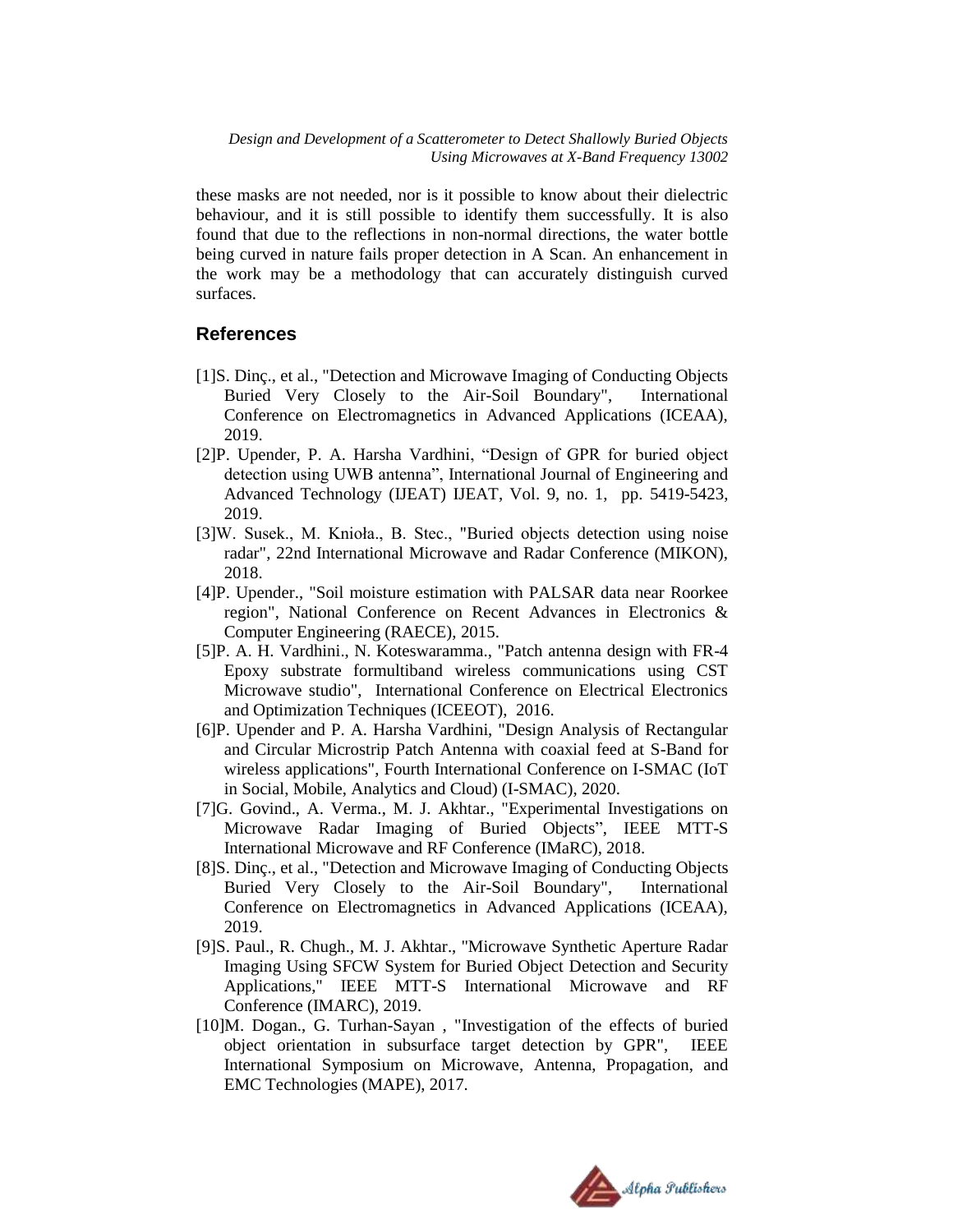- [11]C. Estatico., A. Fedeli., M. Pastorino., A. Randazzo., "Microwave Imaging in Stratified Media: A Multifrequency Inverse-Scattering Approach", 13th European Conference on Antennas and Propagation (EuCAP), 2019.
- [12]M. Kubo., M. Okamoto., J. Takayama., "Non-destructive inspection of buried object in concrete structures based on improved propagation path model using microwave radar", 56th Annual Conference of the Society of Instrument and Control Engineers of Japan (SICE), , 2017.
- [13]M. Elsaadouny., J. Barowski., I. Rolfes, "Humanitarian Microwave Imaging Enhancement and Classification of Shallowly Buried Objects", IEEE 10th Annual Information Technology, Electronics and Mobile Communication Conference (IEMCON), 2019,.
- [14]J. Norgard., R. Musselman., A. Drozd., "Three-dimensional Microwave Tomography: Waveform diversity and distributed sensors for detecting and imaging buried objects with suppressed electromagnetic interference", Asia-Pacific Symposium on Electromagnetic Compatibility and 19th International Zurich Symposium on Electromagnetic Compatibility, 2008.
- [15]Jaume, Anguera., Aurora, Andújar., Jeevani, Jayasinghe., " High-Directivity Microstrip Patch Antennas Based on TModd-0 Modes", IEEE Antennas and Wireless Propagation Letters, Vol.19, no. 1, pp.39-43, 2020.
- [16]P. Upender., K.R.Anudeep, Laxmikanth., "Shallow metal object Detection at X-Band using ANN and Image analysis Techniques", IOSR Journal of Electronics and Communication Engineering (IOSR-JECE), Vol.11, no.6, pp. 46-52, 2016.
- [17]Balanis CA, "Analysis and Design Antenna Theory," 2nd ed., J. Peters, John Wiley and Sons, pp. 28-30.
- [18]Patri, Upender., P. A. Harsha, Vardhini., "Developing a model to measure the depth metallic landmine with microwave X-band frequency", International Journal of Developments in Technology and Science, Vol. 1, no.02, 2020.
- [19]N. Koteswaramma., P.A. Harsha, Vardhini., K. Murali Chandra Babu., "Realization of Minkowski Fractal Antenna for Multiband Wireless Communication", International Journal of Engineering and Advanced Technology (IJEAT), Vol.9, no.1, pp.5415-5418, 2019.
- [20]Salam, Al-Juboori., Xavier Fernando., "Multiantenna Spectrum Sensing Over Correlated Nakagami-m Channels with MRC and EGC Diversity Receptions", IEEE Trans. on Vehicular Tech., Vol.67, no.3, pp.2155- 2164, 2018.
- [21]P. Upender., G. N. Reddy., G. Santoshini., "Arduino based Accident Prevention System with Eye Twitch and Alcohol sensor," 12th International Conference on Computational Intelligence and Communication Networks (CICN), 2020.